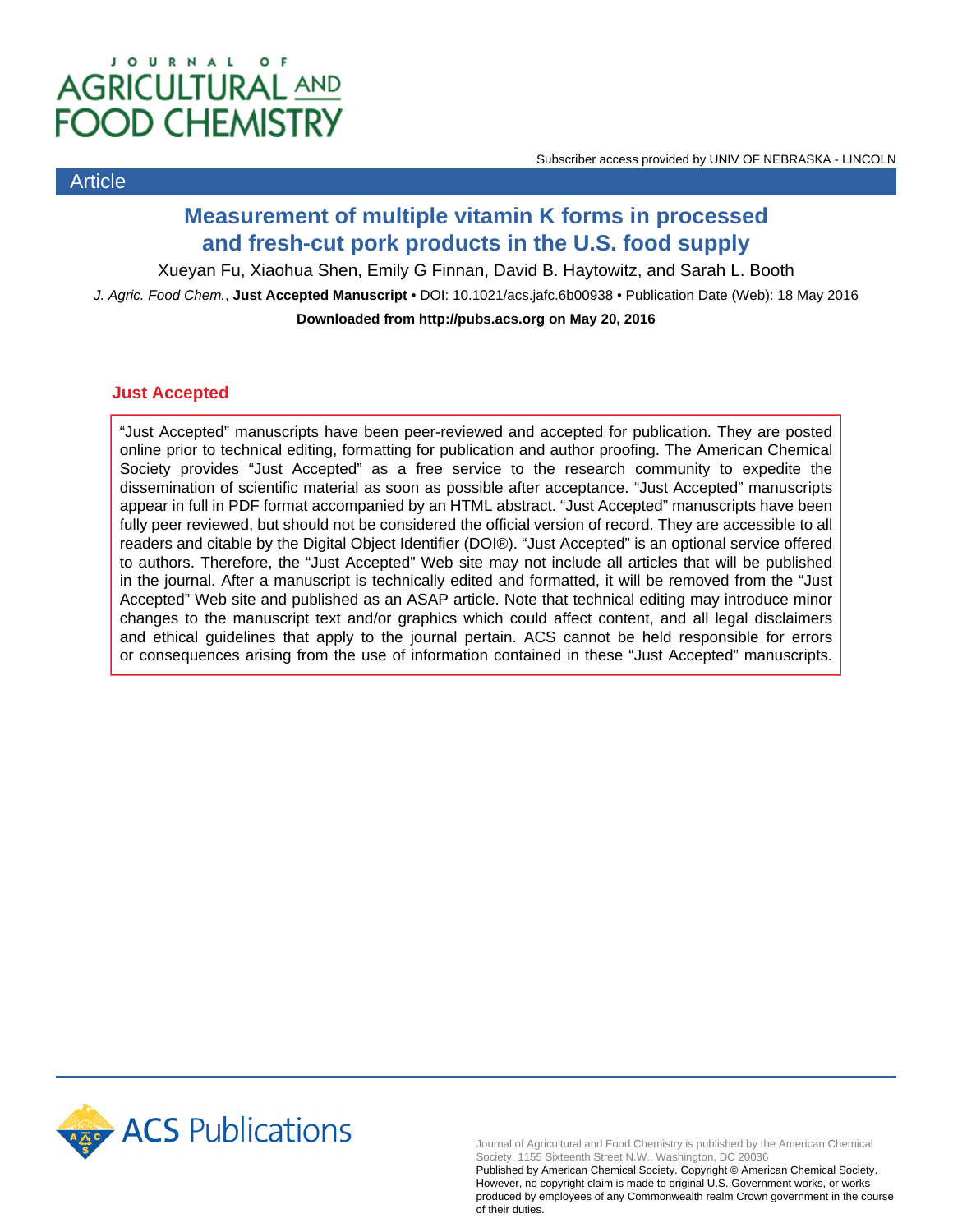### **Title:**

Measurement of multiple vitamin K forms in processed and fresh-cut pork products in the U.S. food supply

#### **Authorship:**

Xueyan Fu,

Jean Mayer USDA Human Nutrition Research Center on Aging at Tufts University, 711 Washington Street, Boston MA 02111

Xiaohua Shen,

Jean Mayer USDA Human Nutrition Research Center on Aging at Tufts University, 711 Washington Street, Boston MA 02111

Emily G. Finnan,

Jean Mayer USDA Human Nutrition Research Center on Aging at Tufts University, 711 Washington Street, Boston MA 02111

David B. Haytowitz,

Beltsville Human Nutrition Research Center, USDA-ARS, 10300 Baltimore Ave, Bldg 005 BARC-West, Beltsville, MD 20705

Sarah L. Booth

Jean Mayer USDA Human Nutrition Research Center on Aging at Tufts University, 711 Washington Street, Boston MA 02111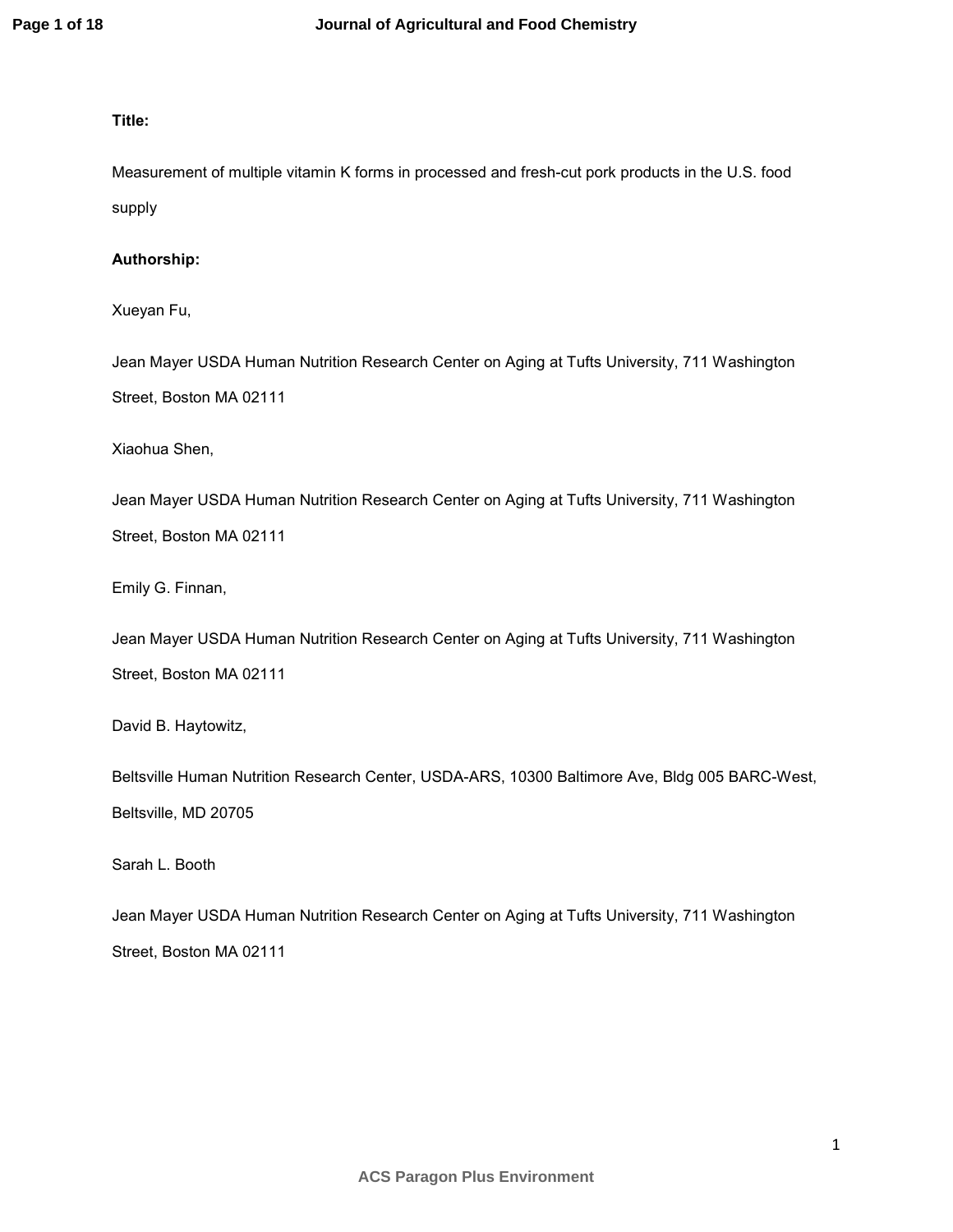## **ABSTRACT**:

2 Vitamin K food composition data have historically been limited to plant-based phylloquinone (vitamin  $K_1$ ).

- The purpose of this study was to expand analysis of vitamin K to animal products, and measure
- 4 phylloquinone and 10 forms of menaquinones (vitamin  $K_2$ ) in processed and fresh-cut pork products.
- Nationally representative samples of processed pork products (n=28) were obtained through USDA's
- National Food and Nutrition Analysis Program, and fresh pork (6 cuts; n=5 per cut) and bacon (n=4) were
- purchased from local retail outlets. All samples were analyzed by HPLC (phylloquinone and
- menaquinone-4) and APCI-LC-MS (menaquinone-5 to menaquinone-13). Although low in phylloquinone
- (<2.1±0.5 µg phylloquinone/100 g), all processed pork products and fresh pork cuts contained
- menaquinone-4, menaquinone-10 and menaquinone-11 (range: 35.1±11.0-534±89.0 µg
- menaquinones/100 g). The total menaquinone contents of processed pork products were correlated with
- fat contents (r=0.935). In summary, processed and fresh-cut pork products are a rich dietary source of
- menaquinones that are currently unaccounted for in assessment of vitamin K in the food supply.

#### **Keywords:**

Vitamin K; phylloquinone; menaquinones; pork; sausage; food composition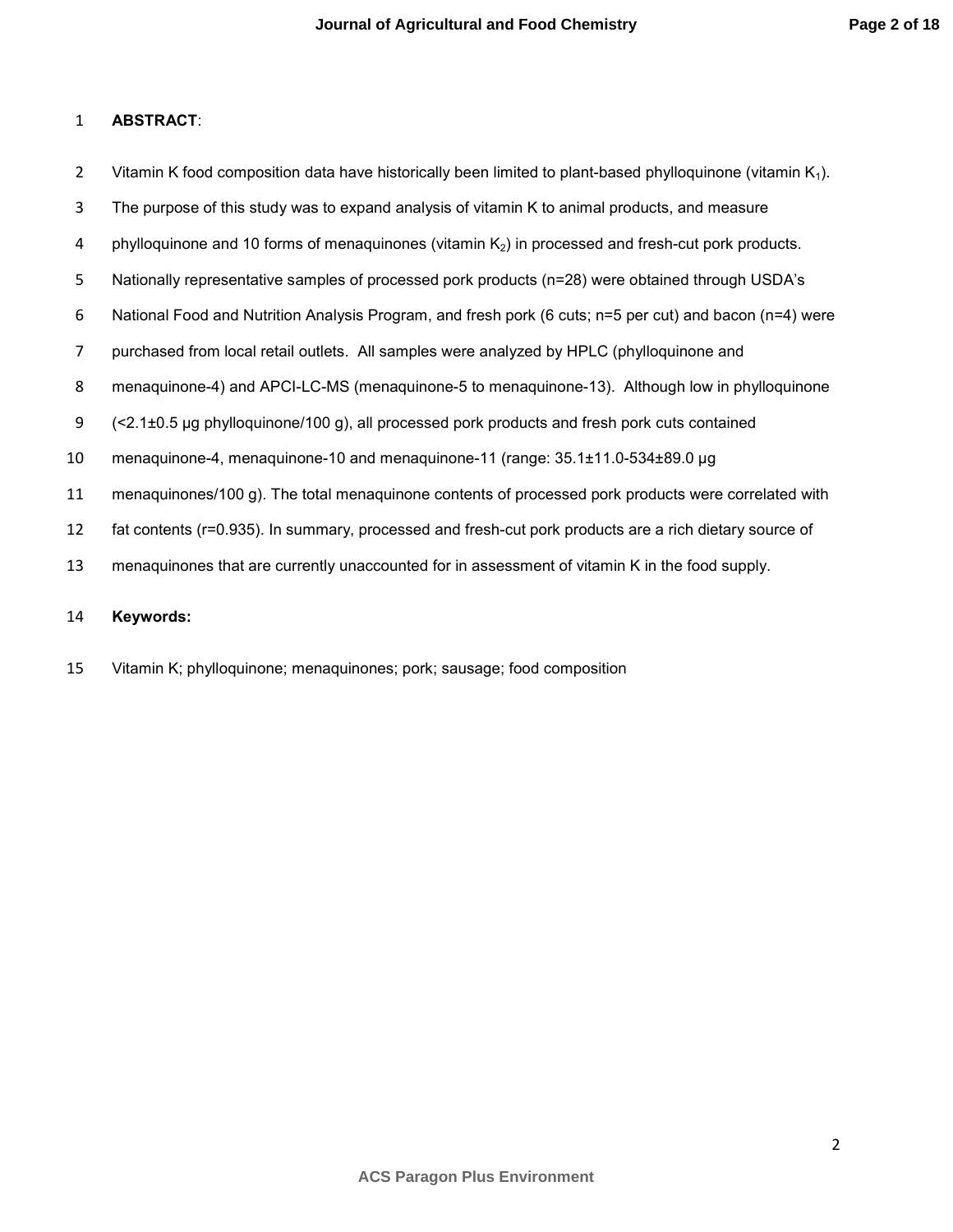#### INTRODUCTION

Vitamin K is necessary for synthesis of vitamin K-dependent proteins which have multiple physiological 18 functions, including regulation of blood clotting.<sup>1-3</sup> Dietary sources of vitamin K are found in two natural forms, phylloquinone and menaquinones, both of which share the common structure, 2-methyl-1,4- napthoquinone. Phylloquinone, the most abundant form of vitamin K in the diet, is present mainly in dark 21 green vegetables.<sup>2</sup> The majority of menaquinones are synthesized by bacteria, and are thought to be 22 abundant in certain fermented foods.<sup>4, 5</sup> Whereas phylloquinone is widely distributed in food supply, little 23 is known about the various menaquinone forms in foods.<sup>6, 7</sup> A novel method employing high-performance liquid chromatography–mass spectrometry with atmospheric pressure chemical ionization (LC–APCI–MS) now allows for simultaneous quantification of 11 vitamin K vitamers that can be applied in various food matrices.<sup>8</sup> 

The menaquinones differ in structure from phylloquinone in their 3-substituted lipophilic side chain, and are designated by the number of isoprenoid units, i.e. -n. Menaquinone-4 is a unique form of vitamin K as it cannot be synthesized by bacteria. Instead, it is converted from phylloquinone or menadione 31 endogenously in mammals.<sup>9, 10</sup> Menadione, a provitamin form of vitamin K, is commonly used in animal diets as the sole dietary source of vitamin K. There is also speculation that longer chain menaquinones, 33 such as menaquinone-7, can also be converted to menaquinone-4. $^{11}$ 

Recent reports from Europe attribute unique heart health benefits to menaquinone forms obtained from the diet.<sup>12</sup> Inverse associations have been reported between menaquinone intake and severe aortic 37 calcification,  $12, 13$  the risk of coronary heart disease (CHD),  $3$  and the risk of CHD mortality and all-cause 38 mortality <sup>13</sup> in community-based cohorts. In the Dutch PROSPECT study cohort, the reduction in CHD 39 risk was mainly driven by menaquinone-7, menaquinone-8 and menaquinone-9 consumption.<sup>3</sup> Because menaquinone forms have not been systematically analyzed in U.S. foods nor have menaquinone intakes been estimated in the U.S. population, these observations have yet to be substantiated in the U.S. The purpose of this study was to quantify the amounts of menaquinones using state-of-the-art LC-MS technology, in representative samples of fresh and processed pork products commonly consumed in the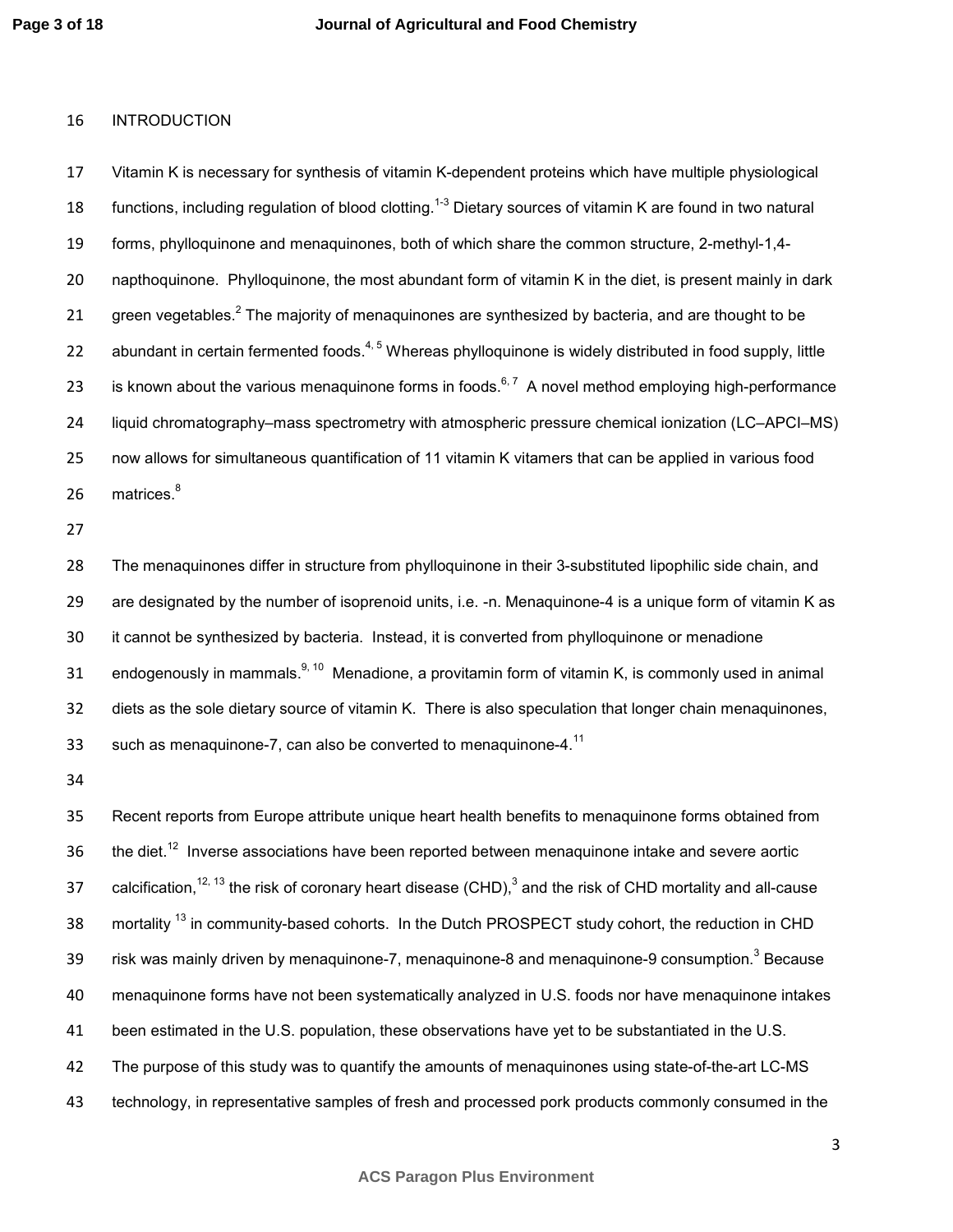U.S. diet.

MATERIAL AND METHODS

Samples

The processed pork samples used in this study were provided by United States Department of Agriculture (USDA) Nutrient Data Laboratory (NDL), which conducts the National Food and Nutrition Analysis 50 Program (NFNAP).<sup>14-16</sup> The food samples were first delivered to the Food Analysis Laboratory Control Center at Virginia Tech in Blacksburg, Virginia, for preparation of aliquots and quality-control materials. The processed pork and quality-control samples were then delivered on dry ice to the Vitamin K 53 Laboratory at Tufts University and stored at -80 $^{\circ}$ C until analysis. The NFNAP infrastructure incorporates a 54 nationally-representative sampling approach,<sup>15</sup> approved analytical methods, and a rigorous quality assurance scheme.

Fresh-cut pork products were purchased from 4 supermarkets in Eastern Massachusetts. Six parts of fresh-cut pork, including chops, chops with bone, back ribs with bone, shoulder blade with bone, tenderloin and St. Louis-style cut ribs, were selected (**Figure 1**). Each part included 5 samples that were purchased from either different supermarkets or different days in the same supermarket. All purchased fresh-cut pork samples were transported to the Vitamin K Laboratory at Tufts University, Boston, within one hour, and stored at -80°C until analysis. All samples were analyzed within one month after sample collection. The sample collection, preparation and analysis are summarized in **Figure 2**. 

The phylloquinone and menaquinone-4 to menaquinone-13 contents of all samples were initially 65 determined by APCI-LC-MS, as described previously.<sup>8</sup> Deuterium-labeled phylloquinone was used as internal standard. The phylloquinone and menaquinone-4 concentrations of the pork products were below the low limit of detection (LOD) of the APCI-LC-MS assay (phylloquinone: 2.2 µg/100 g ; menaquinone-4: 2.1 µg/100 g), so the phylloquinone and menaquinone-4 contents of samples were 69 subsequently re-analyzed by HPLC using procedures described elsewhere.<sup>17</sup> The LOD of phylloquinone 70 and menaquinone-4 for this HPLC assay was 0.2  $\mu$ g/100 g. The K<sub>1.25</sub> was added as internal standard. In preparing fresh-cut pork samples for vitamin K analysis, any bone was first removed, and then each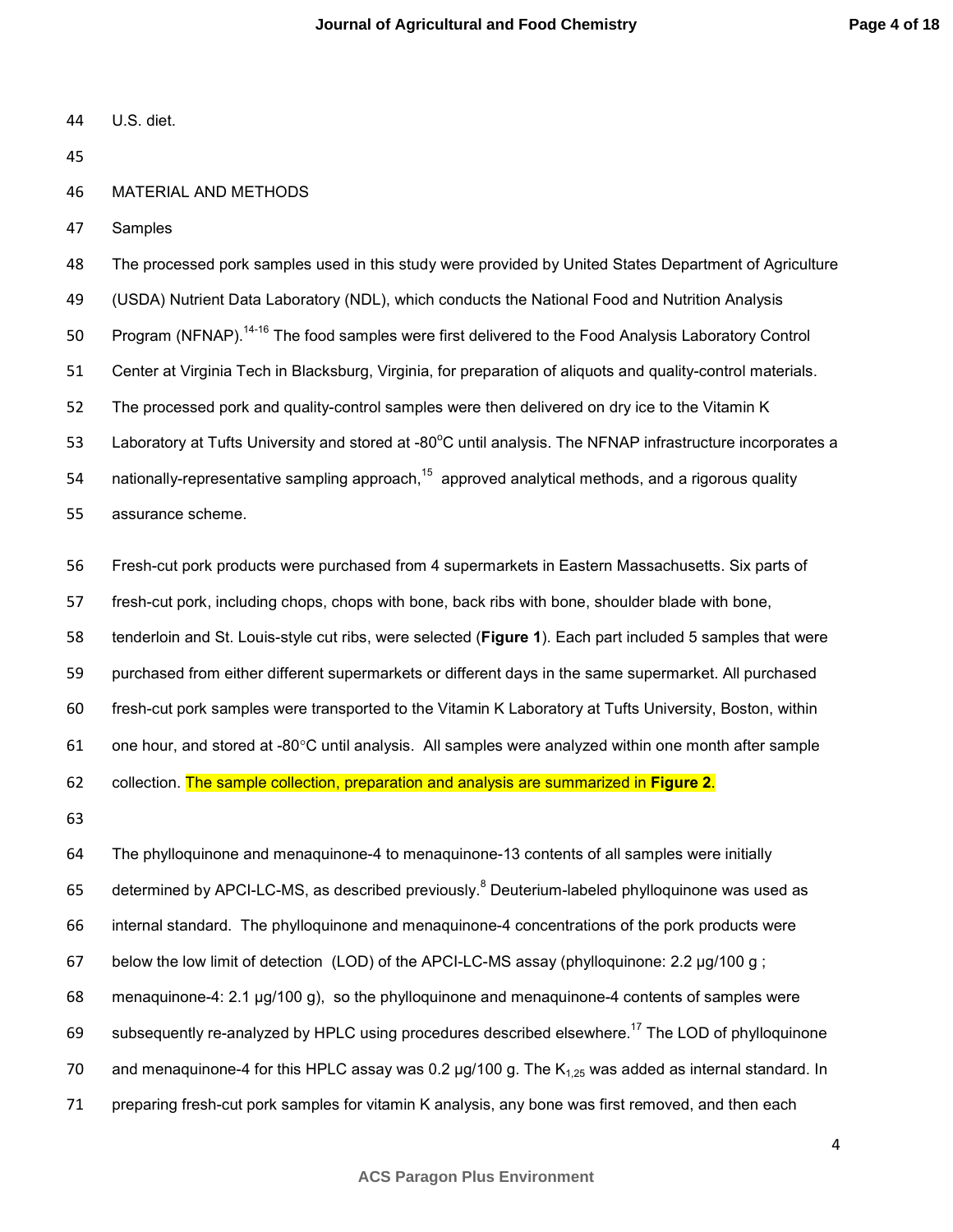sample was chopped and grounded using a Waring Pro meat grinder (East Windsor, NJ). About 50 g of ground sample was homogenized with 200 mL PBS using a 3HPP commercial blender (Cleanblend, San Diego, CA). Vitamin K extraction procedures were the same for both methods. Briefly, homogenized processed and fresh-cut pork products were weighed, and 0.15 g samples were used for analysis. Water and hexane/isopropanol (3:2 v/v) were added and the samples were sonicated for 1 min. Then the samples were vortexed for 3 min and centrifuged. The top solvent was removed and the samples were 78 dried under  $N<sub>2</sub>$ . The re-concentrated samples were further purified through solid-phrase extraction using silica columns. The eluted samples were dried again and ready for analysis by APCI-LC-MS for menaquinone 5-13 and HPLC for phylloquinone and menaquinone-4.

All samples were analyzed in duplicate. The assay was repeated if the CV of duplicates was over 15%. In the absence of standards for vitamin K forms in foods, an in-house control sample (consisting of an aliquot of baby food chicken vegetable dinner, Beechnut, Amsterdam, NY) was run with each batch of foods regardless of detection method. If the determined concentrations of the control sample varied by more than 2.0 standard deviations, the entire sample batch was rejected and rerun. Data were reported 87 as mean ± standard deviation.

#### RESULTS AND DISCUSSION

Processed Pork Products - The vitamin K contents in processed pork products are shown in **Table 1**. Only a small amount of phylloquinone was detected in Kielbasa and pork sausage, which was expected as phylloquinone is plant-derived, hence primarily found in plant-based foods, including certain oils. In contrast, the menaquinone-10 content ranged from 289 to 492 µg/100 g in Kielbasa and pork sausages. In contrast, the menaquinones content of Canadian bacon was <5 µg/100 g. The fat contents of processed pork products were strongly associated with total vitamin K (r=0.9350) (**Figure 3**). The pork sausages contained high amounts of fat (18-32 g/100 g) (**Table 1**), compared to Canadian bacon, which 97 only contained ~3 g fat/100 g. No effect on the menaquinone contents was noted in response to either pan-frying or grilling, which is consistent with a previous study that reported phylloquinone and 99 menaquinone-4 to be cooking-stable.<sup>17</sup>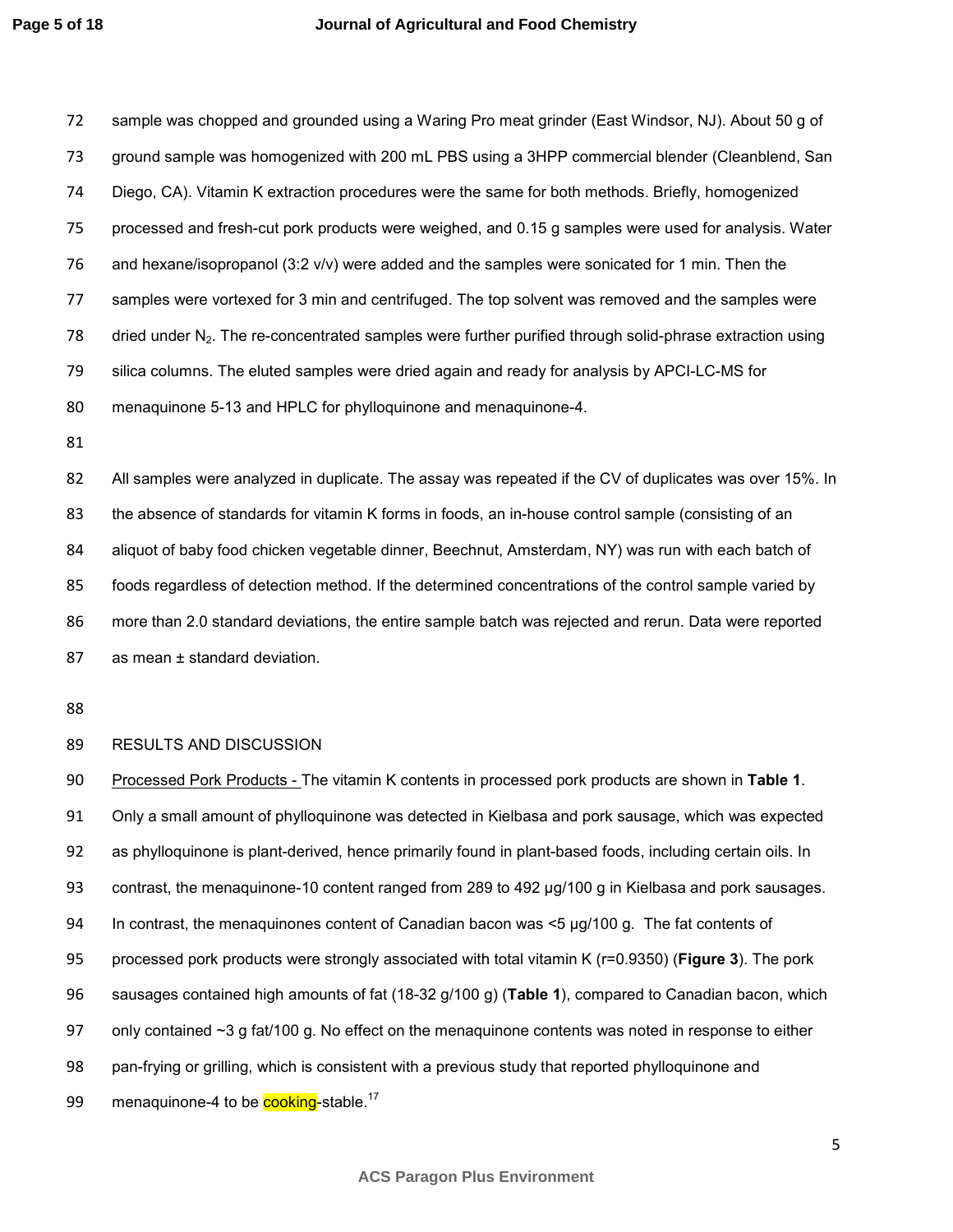| 101 | Fresh Pork Cuts - Phylloquinone and 10 menaquinone forms were analyzed in six fresh-cuts of pork                  |
|-----|-------------------------------------------------------------------------------------------------------------------|
| 102 | (Table 2). Phylloquinone was not detected in any of the fresh pork cuts. For further verification of non-         |
| 103 | detectable amounts of phylloquinone, we analyzed each sample using both the APCI-LC-MS and HPLC                   |
| 104 | with fluorescence detector, the latter having greater assay sensitivity for phylloquinone. In contrast, every     |
| 105 | sample contained menaquinone-4. Menadione is the primary dietary source of vitamin K in domestic                  |
| 106 | swine feed. <sup>18</sup> Menadione is absorbed by intestine and transported to tissues where menadione is        |
| 107 | converted into menaquinone-4 by the prenylating enzyme UBIAD1. <sup>19</sup> Therefore it is most likely that the |
| 108 | menaquinone-4 in fresh pork cuts originates from the menadione in swine feed.                                     |
| 109 |                                                                                                                   |
| 110 | More surprising was the observation that fresh pork cuts contained large amounts of individual forms of           |
| 111 | menaquinones, especially menaquinone-10 and menaquinone-11. There was also wide variation in                      |
| 112 | menaquinone-10 among various pork cuts, with spareribs containing ~43 µg/100 g compared to <1.0                   |
| 113 | µg/100 g in tenderloin. Menaquinone-11 had similar variation among the cuts. Menaquinone-9 was also               |
| 114 | detected in the various fresh pork cuts, albeit at lower concentrations compared to menaquinone-10 and            |
| 115 | menaquinone-11. Even though vitamin K values are much lower than those for processed pork                         |
| 116 | products, all of these could provide a significant percentage of the dietary recommended intake for               |
| 117 | vitamin K should these forms be shown to have equivalent bioavailability to phylloquinone. Unfortunately          |
| 118 | we did not have corresponding fat contents of the fresh pork cut samples to determine the contribution of         |

There is no established recommended daily allowance for vitamin K due to the insufficient data available to generate this precise recommendation. Instead, an adequate intake (AI) has been determined, which is 123 90 and 120  $\mu$ g/day for women and men, respectively.<sup>20</sup> The AI is based on our knowledge of phylloquinone intake in healthy populations in part because various population estimates of phylloquinone intake is e more accurate than intake of menaquinones due to an overall lack of food composition data of 126 the latter.<sup>21-23</sup> An average serving size of sausage is about 85 g, which contains 250-450 µg of menaquinones. If these menaquinone forms have equivalent bioavailability to phylloquinone, then fresh

fat content to variability in menaquinone contents in these samples.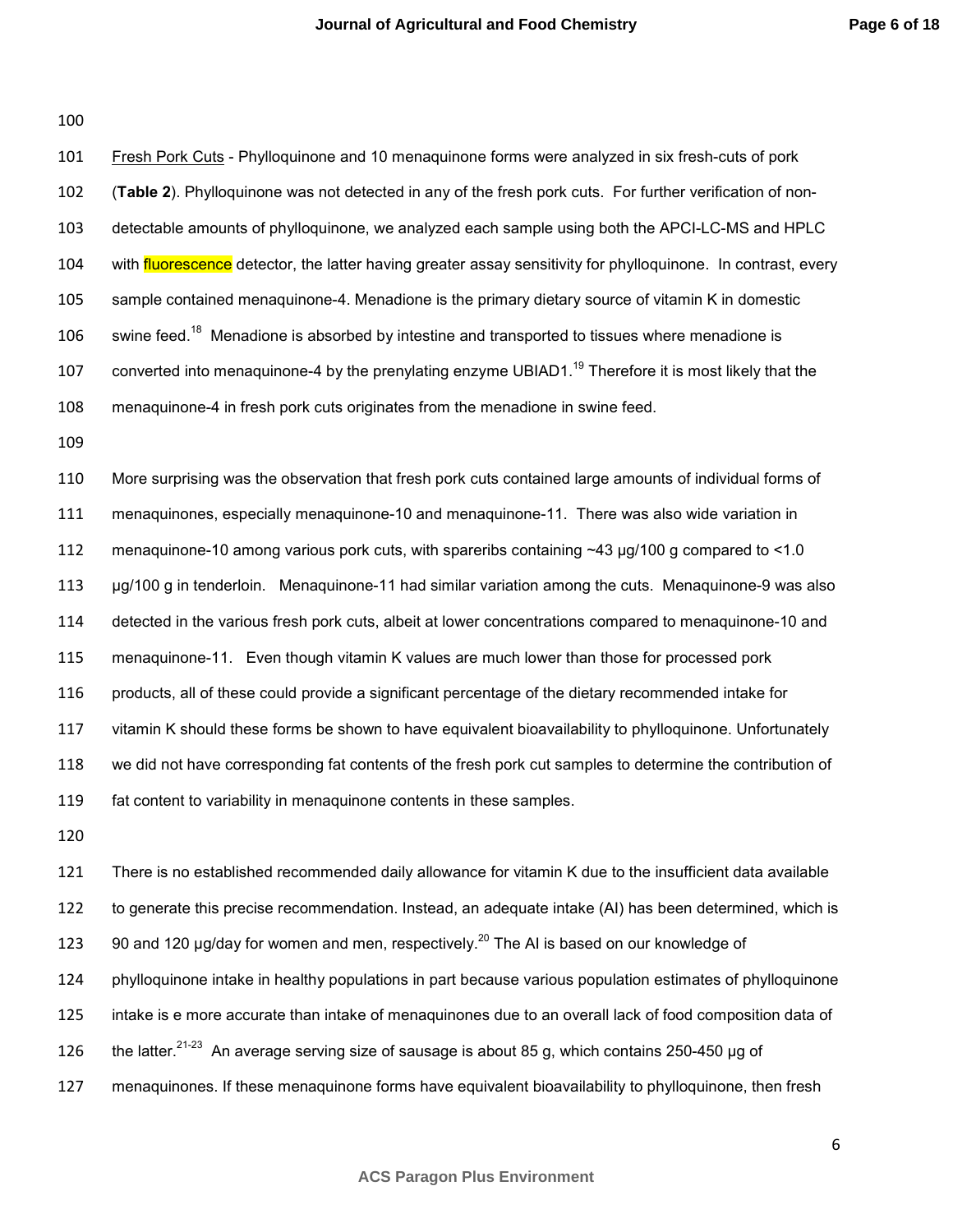128 pork and processed pork products may be important contributors to overall vitamin K intake. 129 Unfortunately, few reports have directly compared the bioavailability of phylloquinone and menaquinone 130 forms. <sup>24-26</sup> Menaquinone 4-11 are detected in rat plasma and livers about 6 hours following a single oral 131 dose of each form, respectively.<sup>24</sup> However, there was variable response of menaquinones to support 132 blood coagulation, with menaquinone-9 only showing an effect on blood coagulation 24 h after oral 133 administration. When the absorption of phylloquinone, menaquinone-4 and menaquinone-9 were 134 compared in equimolar amounts in humans, serum concentrations of phylloquinone was much higher 135 than those of menaquinone-4 and menaquinone-9. $^{25}$  Although there results suggest that phylloquinone 136 has better intestinal absorption than menaquinone-4 and menaquinone-9, menaquinone-9 had a much 137 longer half-life than phylloquinone. To the best of our knowledge, there are no studies that have 138 examined bioavailability of menaquinone-10 and 11 compared to phylloquinone in human. In the 139 absence of robust bioavailability data, one cannot conclude the relative contribution of the menaquinone 140 forms found in pork to total vitamin K intakes in the U.S. population. 141 142 Interestingly, these same menaquinone forms in pork have been identified in the livers of cows and 143 humans, but the origin of these menaquinone forms has been a source of speculation.<sup>27</sup> Beef liver and 144 kidney are known to contain menaquinone-10 and menaquinone-11. $^{27}$  Certain fermented milk products 145 and blue cheese also contain menaquinone-10.<sup>28</sup> The prevailing theory is that these menaquinone forms 146 are absorbed from the large intestine where menaquinone forms are produced by gut bacteria.<sup>4</sup> We now 147 posit that menaquinone-10 and menaquinone-11 are present in animal meats, including pork and, may be 148 absorbed following dietary intake and stored in human liver. However, data on metabolism and function of 149 these menaquinone forms obtained from the diet are lacking and we need bioavailability data before

150 making conclusions regarding the dietary contributions of pork to vitamin K status, hence human health.

151

152 A major strength of this study is that all processed pork samples were acquired though NFNAP which 153 incorporates a nationally-representative sampling approach. A limitation of this study is that popular pork

154 products in the U.S. food supply, such as ham and hot dogs, have not yet been analyzed for vitamin K.

155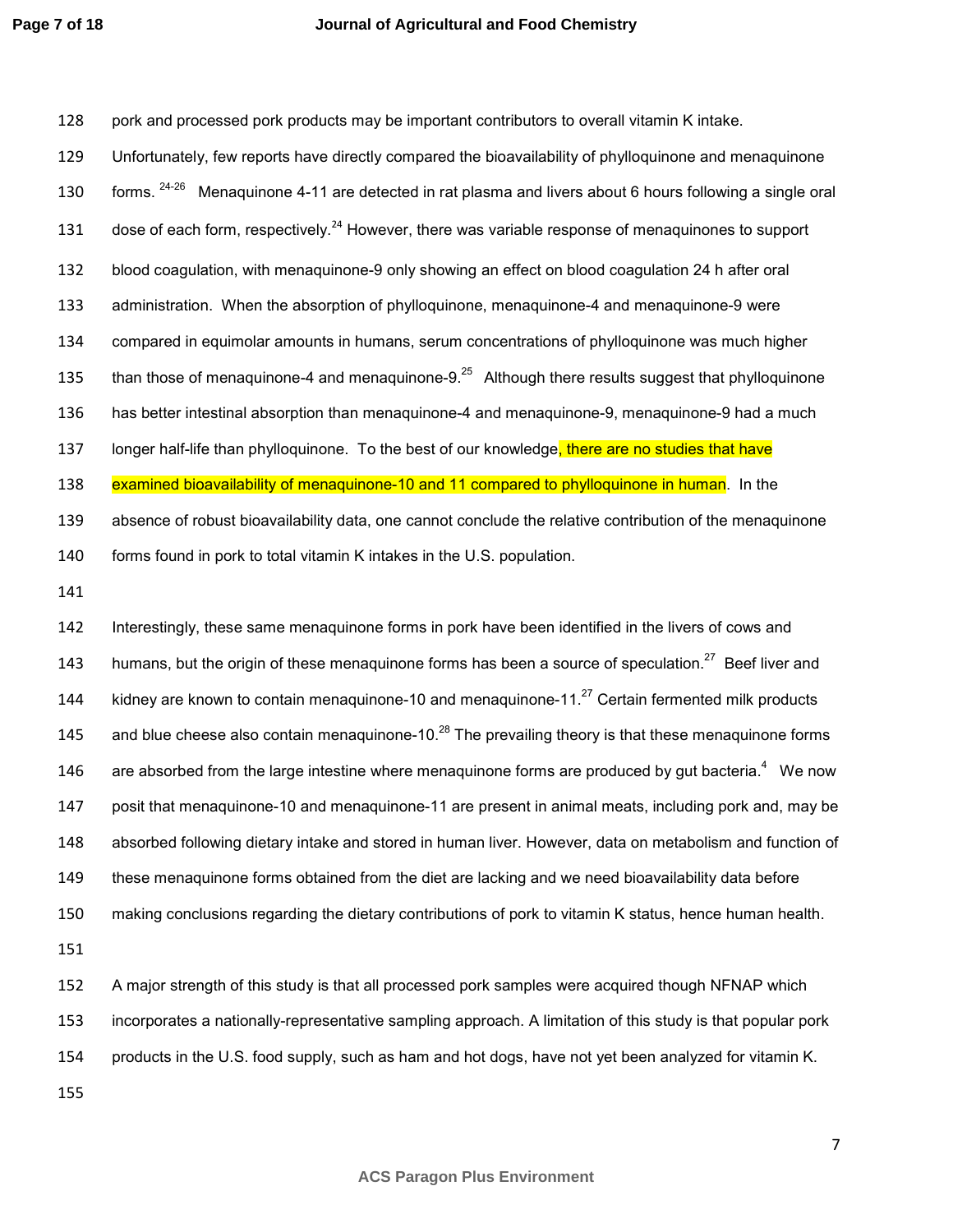| 156 | Conclusion: |
|-----|-------------|
|-----|-------------|

- This is the first report on phylloquinone and menaquinones contents of fresh-cut and processed pork
- products and to the best of our knowledge, the first report of large amount of menaquinones found in
- animal products. The nutritional effect of menaquinones on human health has so far received little
- attention. However, these data will provide the basis to stimulate research on the role of pork products in
- providing vitamin K in the U.S. diet, as well as their associations with health outcomes.
- 
- **Abbreviations used**: United Stated Department of Agriculture: USDA; Nutrient Data Laboratory: NDL;
- National Food and Nutrition Analysis Program: NFNAP; coronary heart disease: CHD; limit of detection:
- LOD; adequate intakes: AI
- **Footnote**: Supported by the USDA, Agricultural Research Service under Cooperative Agreement No. 58-
- 1950-0-014 and No. 58-1235-1-193, and National Pork Board (NPB#14-100).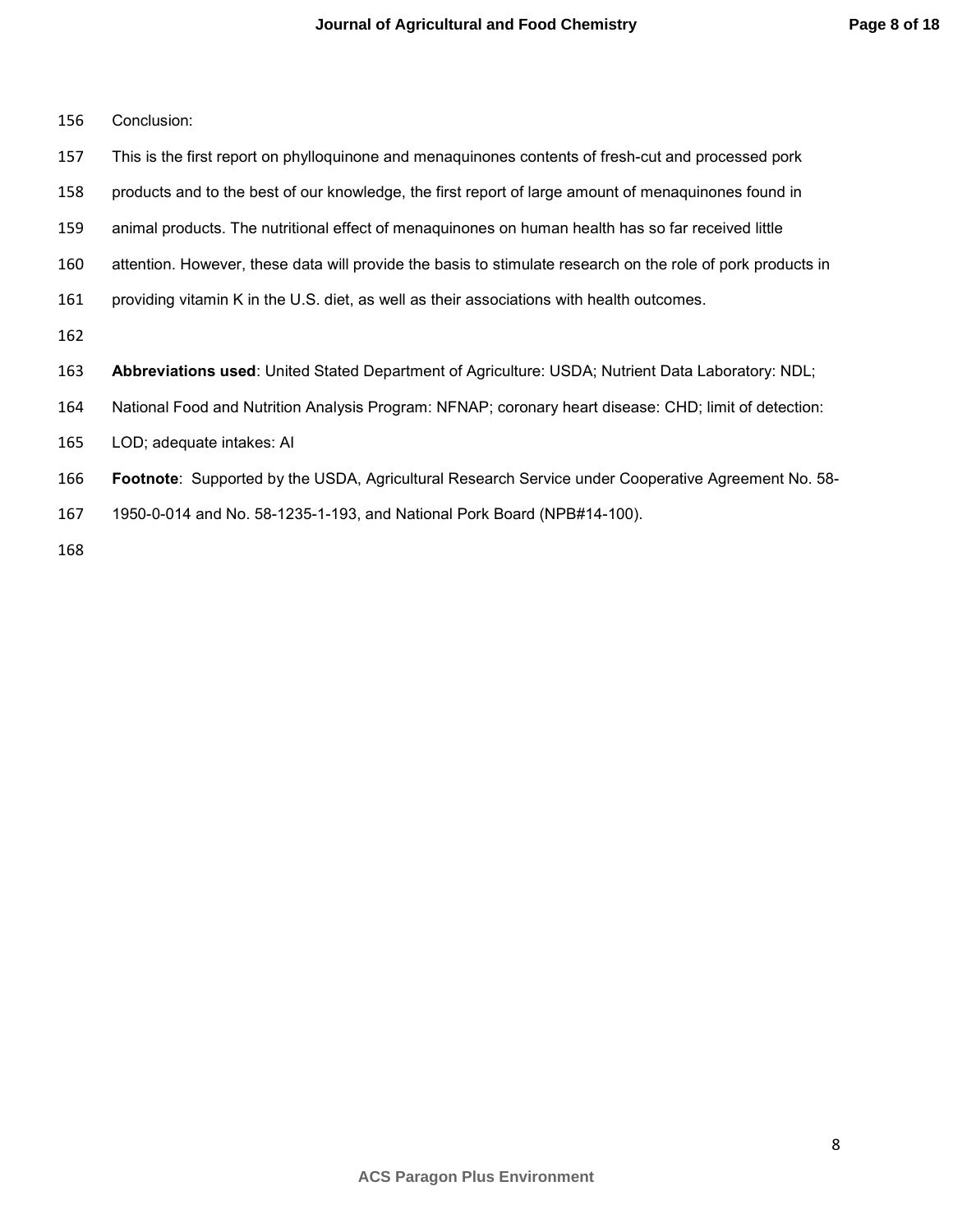| 169 | References:                                                                                                |
|-----|------------------------------------------------------------------------------------------------------------|
| 170 | 1.<br>Allison, A.C. The possible role of vitamin K deficiency in the pathogenesis of Alzheimer's disease   |
| 171 | and in augmenting brain damage associated with cardiovascular disease. Med. Hypotheses. 2001, 57,          |
| 172 | 151-155.                                                                                                   |
| 173 | Booth, S.L. Roles for vitamin K beyond coagulation. Annu. Rev. Nutr. 2009, 29, 89-110.<br>2.               |
| 174 | 3.<br>Gast, G.C.; de Roos, N.M.; Sluijs, I.; Bots, M.L.; Beulens, J.W.; Geleijnse, J.M., et al. A high     |
| 175 | menaquinone intake reduces the incidence of coronary heart disease. Nutr. Metab. Cardiovasc. Dis.          |
| 176 | 2009, 19, 504-510.                                                                                         |
| 177 | Walther, B.; Karl, J.P.; Booth, S.L.; Boyaval, P. Menaquinones, bacteria, and the food supply: the<br>4.   |
| 178 | relevance of dairy and fermented food products to vitamin K requirements. Adv. Nutr. 2013, 4, 463-473.     |
| 179 | 5.<br>Manoury, E.; Jourdon, K.; Boyaval, P.; Fourcassié, P. Quantitative measurement of vitamin K 2        |
| 180 | (menaquinones) in various fermented dairy products using a reliable high-performance liquid                |
| 181 | chromatography method. J. Dairy Sci. 2013, 96, 1335-1346.                                                  |
| 182 | 6.<br>Booth, S.L. Vitamin K: food composition and dietary intakes. Food & nutrition research. 2012, 56.    |
| 183 | Shearer, M.J.; Newman, P. Metabolism and cell biology of vitamin K. Thromb. Haemost. 2008,<br>7.           |
| 184 | 100, 530-547.                                                                                              |
| 185 | 8.<br>Karl, J.P.; Fu, X.; Dolnikowski, G.G.; Saltzman, E.; Booth, S.L. Quantification of phylloquinone and |
| 186 | menaquinones in feces, serum, and food by high-performance liquid chromatography-mass                      |
| 187 | spectrometry. J. Chromatogr. B Analyt. Technol. Biomed. Life Sci. 2014, 963, 128-133.                      |
| 188 | 9.<br>Okano, T.; Shimomura, Y.; Yamane, M.; Suhara, Y.; Kamao, M.; Sugiura, M., et al. Conversion of       |
| 189 | phylloquinone (Vitamin K1) into menaquinone-4 (Vitamin K2) in mice: two possible routes for                |
| 190 | menaquinone-4 accumulation in cerebra of mice. J. Biol. Chem. 2008, 283, 11270-11279.                      |
| 191 | 10.<br>Davidson, R.T.; Foley, A.L.; Engelke, J.A.; Suttie, J.W. Conversion of dietary phylloquinone to     |
| 192 | tissue menaquinone-4 in rats is not dependent on gut bacteria. J. Nutr. 1998, 128, 220-223.                |
|     |                                                                                                            |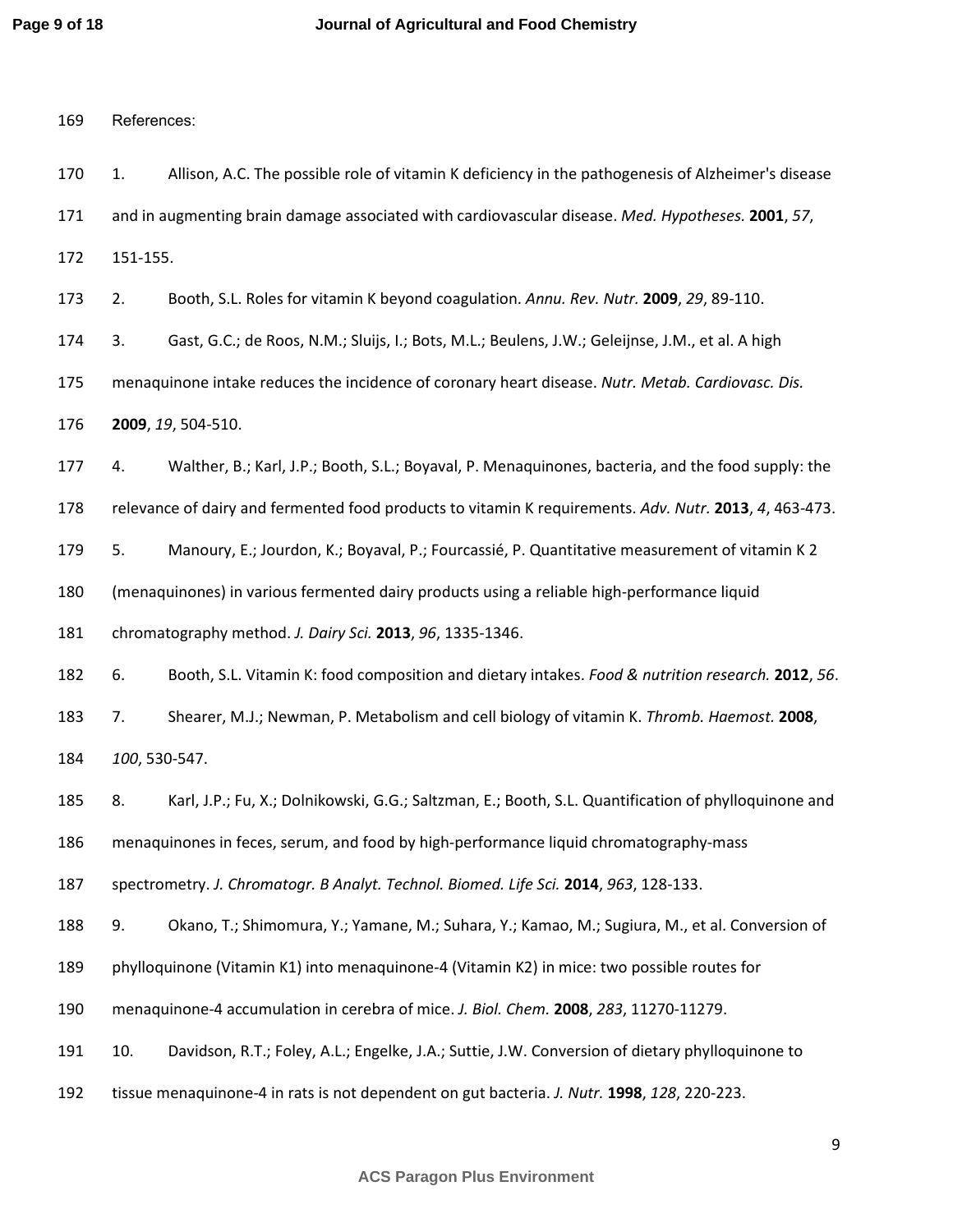| Yamaguchi, M.; Taguchi, H.; Gao, Y.H.; Igarashi, A.; Tsukamoto, Y. Effect of vitamin K2<br>193 11. |
|----------------------------------------------------------------------------------------------------|
|----------------------------------------------------------------------------------------------------|

194 (menaquinone-7) in fermented soybean (natto) on bone loss in ovariectomized rats. *J. Bone Miner.* 

195 *Metab.* **1999**, *17*, 23-29.

- 196 12. Beulens, J.W.; Bots, M.L.; Atsma, F.; Bartelink, M.L.; Prokop, M.; Geleijnse, J.M., et al. High
- 197 dietary menaquinone intake is associated with reduced coronary calcification. *Atherosclerosis.* **2009**, *203*,

198 489-493.

- 199 13. Geleijnse, J.M.; Vermeer, C.; Grobbee, D.E.; Schurgers, L.J.; Knapen, M.H.; van der Meer, I.M., et
- 200 al. Dietary intake of menaquinone is associated with a reduced risk of coronary heart disease: the
- 201 Rotterdam Study. *J. Nutr.* **2004**, *134*, 3100-3105.
- 202 14. Peterson, J.W.; Muzzey, K.L.; Haytowitz, D.; Exler, J.; Lemar, L.; Booth, S.L. Phylloquinone
- 203 (vitamin K-1) and dihydrophylloquinone content of fats and oils. *J. AOCS.* **2002**, *79*, 641-646.
- 204 15. Pehrsson, P.; Haytowitz, D.; Holden, J.; Perry, C.; Beckler, D. USDA's national food and nutrient
- 205 analysis program: food sampling. *J. Food Compos. Anal.* **2000**, *13*, 379-390.
- 206 16. Haytowitz, D.B.; Pehrsson, P.R.; Holden, J.M. The National Food and Nutrient Analysis Program:
- 207 A decade of progress. *J. Food Compost. Anal.* **2008**, *21*, S94-S102.
- 208 17. Elder, S.J.; Haytowitz, D.B.; Howe, J.; Peterson, J.W.; Booth, S.L. Vitamin K contents of meat,
- 209 dairy, and fast food in the US diet. *J. Agric. Food Chem.* **2006**, *54*, 463-467.
- 210 18. Lee, C.I. Section11: Pig nutrition and feeding. *Animal Nutrition handbook*.2014.pp 405.
- 211 19. Hirota, Y.; Tsugawa, N.; Nakagawa, K.; Suhara, Y.; Tanaka, K.; Uchino, Y., et al. Menadione
- 212 (vitamin K3) is a catabolic product of oral phylloquinone (vitamin K1) in the intestine and a circulating
- 213 precursor of tissue menaquinone-4 (vitamin K2) in rats. *J. Biol. Chem.* **2013**, *288*, 33071-33080.
- 214 20. Institute of Medicine. Dietary Reference Intakes for Vitamin A, Vitamin K, Arsenic Boron,
- 215 Chromium, Copper, Iodine, Iron, Manganese, Molybdenum, Nickel, Silicon, Vanadium, and Zinc. National
- 216 Academy Press : Washington, D.C., 2001;pp162-189.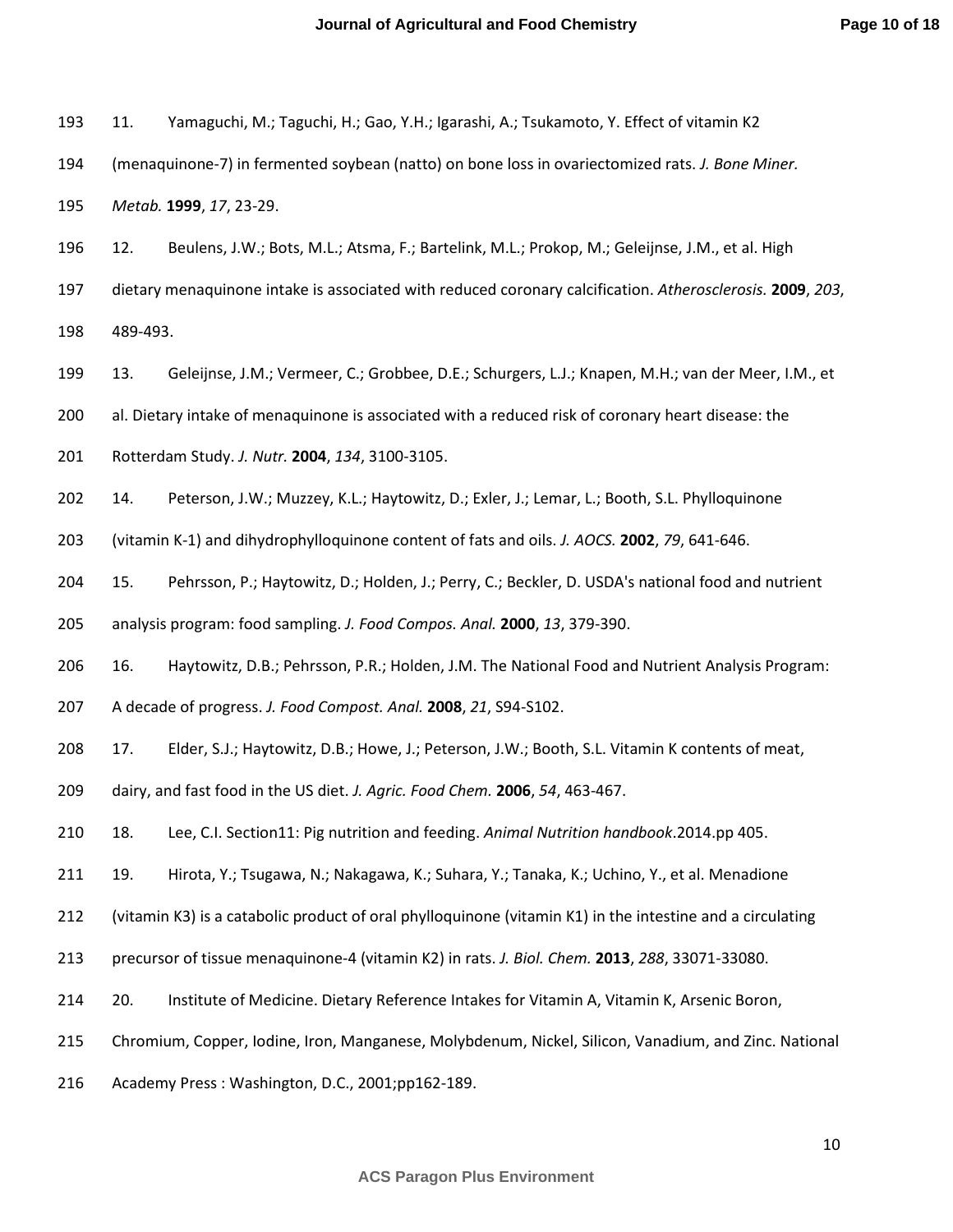| 217 | 21.                                                            | Kamao, M.; Suhara, Y.; Tsugawa, N.; Uwano, M.; Yamaguchi, N.; Uenishi, K., et al. Vitamin K                   |  |  |  |  |  |
|-----|----------------------------------------------------------------|---------------------------------------------------------------------------------------------------------------|--|--|--|--|--|
| 218 |                                                                | content of foods and dietary vitamin K intake in Japanese young women. J. Nutr. Sci. Vitaminol (Tokyo).       |  |  |  |  |  |
| 219 |                                                                | 2007, 53, 464-470.                                                                                            |  |  |  |  |  |
| 220 | 22.                                                            | Schurgers, L.; Geleijnse, J.; Grobbee, D.; Pols, H.; Hofman, A.; JCM, W., et al. Nutritional intake of        |  |  |  |  |  |
| 221 |                                                                | vitamins K1 (phylloquinone) and K2 (menaquinone) in the Netherlands. J. Nutr. Environ. Med. 1999, 9,          |  |  |  |  |  |
| 222 | 115-122.                                                       |                                                                                                               |  |  |  |  |  |
| 223 | 23.                                                            | Yan, L.; Zhou, B.; Greenberg, D.; Wang, L.; Nigdikar, S.; Prynne, C., et al. Vitamin K status of older        |  |  |  |  |  |
| 224 |                                                                | individuals in northern China is superior to that of older individuals in the UK. Br. J. Nutr. 2004, 92, 939- |  |  |  |  |  |
| 225 | 945.                                                           |                                                                                                               |  |  |  |  |  |
| 226 | 24.                                                            | Akiyama, Y.; Hara, K.; Matsumoto, A.; Takahashi, S.; Tajima, T. Comparison of intestinal                      |  |  |  |  |  |
| 227 |                                                                | absorption of vitamin K2 (menaquinone) homologues and their effects on blood coagulation in rats with         |  |  |  |  |  |
| 228 | hypoprothrombinaemia. Biochem. Pharmacol. 1995, 49, 1801-1807. |                                                                                                               |  |  |  |  |  |
| 229 | 25.                                                            | Schurgers, L.J.; Vermeer, C. Differential lipoprotein transport pathways of K-vitamins in healthy             |  |  |  |  |  |
| 230 |                                                                | subjects. Biochim. Biophys. Acta. 2002, 1570, 27-32.                                                          |  |  |  |  |  |
| 231 | 26.                                                            | Sato, T.; Schurgers, L.J.; Uenishi, K. Comparison of menaquinone-4 and menaquinone-7                          |  |  |  |  |  |
| 232 |                                                                | bioavailability in healthy women. Nutr. J. 2012, 11, 93.                                                      |  |  |  |  |  |
| 233 | 27.                                                            | Hirauchi, K.; Sakano, T.; Notsumoto, S.; Nagaoka, T.; Morimoto, A.; Fujimoto, K., et al.                      |  |  |  |  |  |
| 234 |                                                                | Measurement of K vitamins in animal tissues by high-performance liquid chromatography with                    |  |  |  |  |  |
| 235 |                                                                | fluorimetric detection. J. Chromatogr. 1989, 497, 131-137.                                                    |  |  |  |  |  |
| 236 | 28.                                                            | Manoury, E.; Jourdon, K.; Boyaval, P.; Fourcassie, P. Quantitative measurement of vitamin K2                  |  |  |  |  |  |
| 237 |                                                                | (menaquinones) in various fermented dairy products using a reliable high-performance liquid                   |  |  |  |  |  |
| 238 |                                                                | chromatography method. J. Dairy Sci. 2013, 96, 1335-1346.                                                     |  |  |  |  |  |
| 239 |                                                                |                                                                                                               |  |  |  |  |  |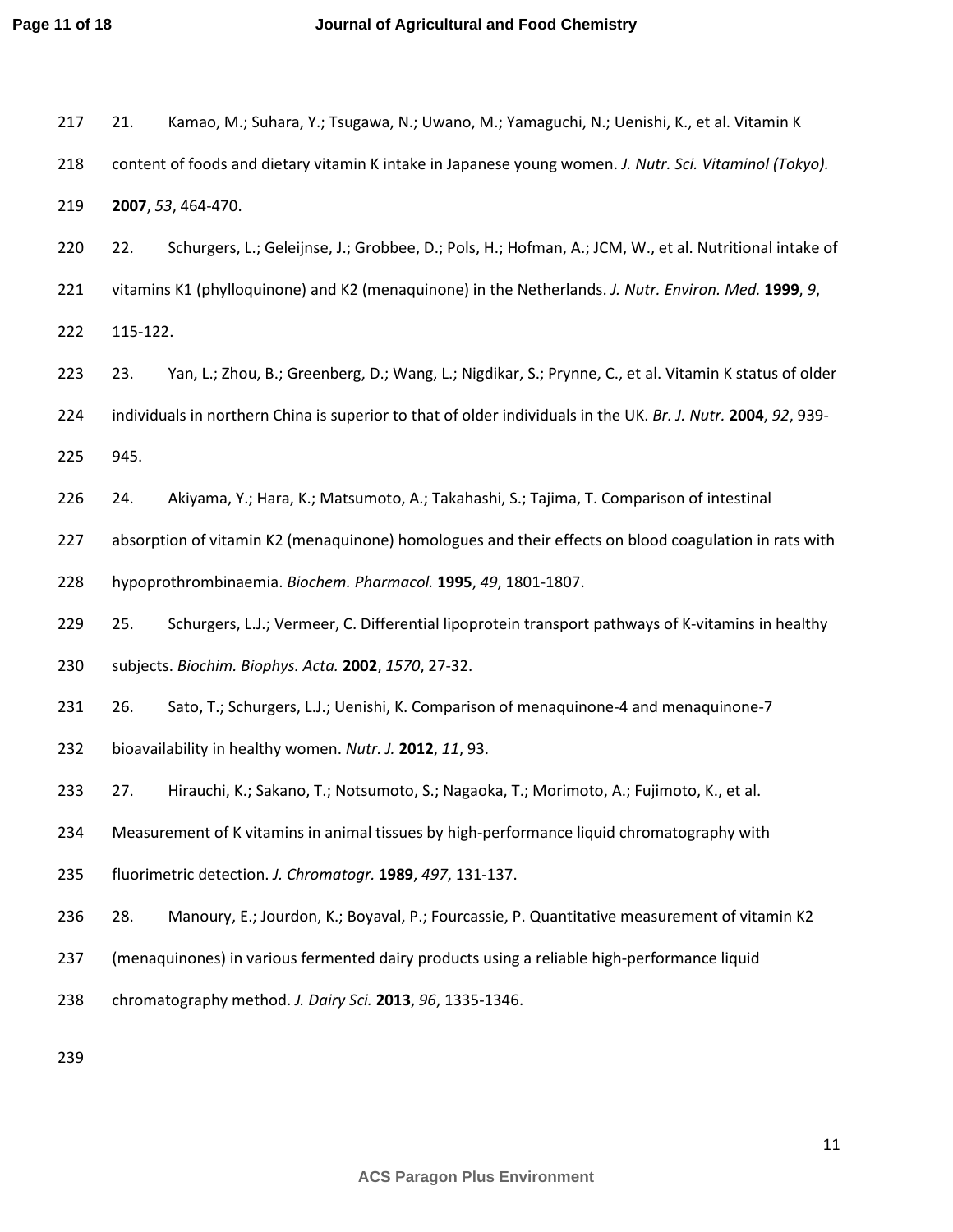- 240 Figure captions:
- 241 Figure 1. Fresh-cut pork products.
- 242 Figure 2. Flow chart diagram of sample collection, preparation and analysis.
- 243 Figure 3. The association between vitamin K concentrations and fat contents in the processed pork
- 244 products.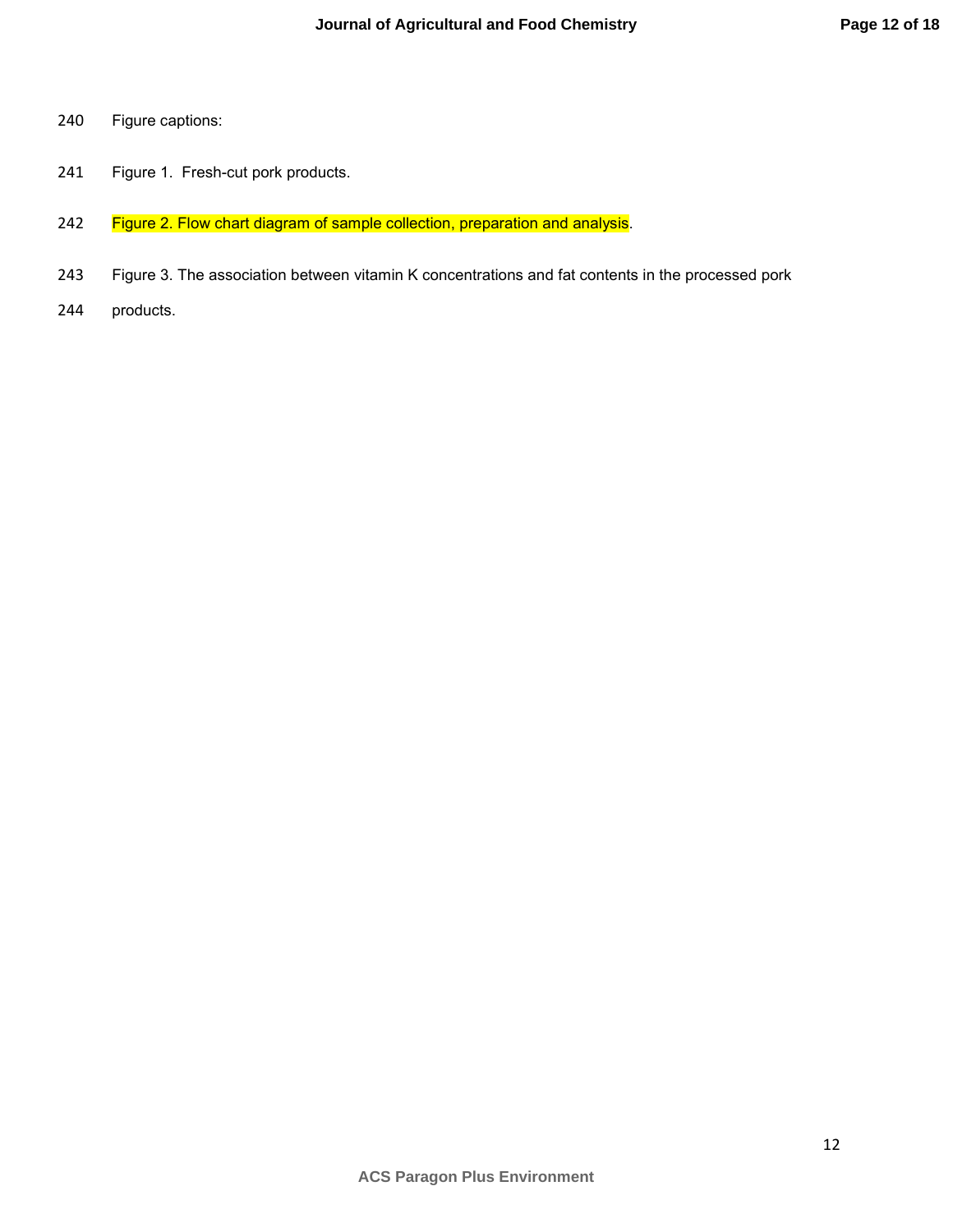## Tables:

Table 1. Vitamin K contents of processed pork products (µg/100 g).

| Food                                 | n | <b>PK</b>     | MK4            | MK5-9 | <b>MK10</b>    | <b>MK11</b>    | MK12-13   | Fat<br>(g/100g) |
|--------------------------------------|---|---------------|----------------|-------|----------------|----------------|-----------|-----------------|
| Kielbasa, unprepared                 | 3 | $0.8{\pm}0.4$ | $21.3 \pm 3.8$ | ND.   | 369±88.7       | $17.7 \pm 6.3$ | ND.       | $26.4 \pm 3.8$  |
| Kielbasa, grilled                    | 2 | $0.8 + 0.4$   | $23.2 \pm 0.3$ | ND    | $492+91.2$     | $19.2 \pm 2.4$ | <b>ND</b> | $31.7 + 4.8$    |
| Kielbasa, pan-fried                  | 3 | $0.9 + 0.4$   | $23.7 \pm 5.8$ | ND    | $431\pm89.6$   | $20.4 + 4.4$   | ND        | $28.3 \pm 2.5$  |
| Pork Sausage, regular fat,           |   |               |                |       |                |                |           |                 |
| unprepared                           | 6 | $0.8 + 0.1$   | $27.5 + 4.1$   | ND.   | $336 \pm 55.9$ | $15.3 \pm 2.6$ | ND.       | $23.5 \pm 2.0$  |
| Pork Sausage, regular fat, pan-fried | 6 | $0.9 + 0.3$   | $27.4 \pm 6.0$ | ND    | $341\pm80.4$   | $14.9 \pm 2.9$ | <b>ND</b> | $27.9 + 4.4$    |
| Pork Sausage, reduced fat, pan-fried | 2 | $2.1 \pm 0.5$ | $22.8 \pm 6.9$ | ND    | $289 \pm 20.5$ | $13.3 \pm 0.8$ | <b>ND</b> | $18.8 + 0$      |
| Canadian Bacon, unprepared           |   | ND            | 3.4            | ND.   | 6.7            | 40.1           | ND.       | 3.16            |
| Canadian Bacon, cooked*              | 4 | $0.3 \pm 0.1$ | $3.0 \pm 1.4$  | ND    | $2.0 \pm 2.5$  | $29.7 \pm 8.6$ | ND        | 3               |

\*Fat content was estimated by manufacturer. Phylloquinone: PK; Menaquinone:MK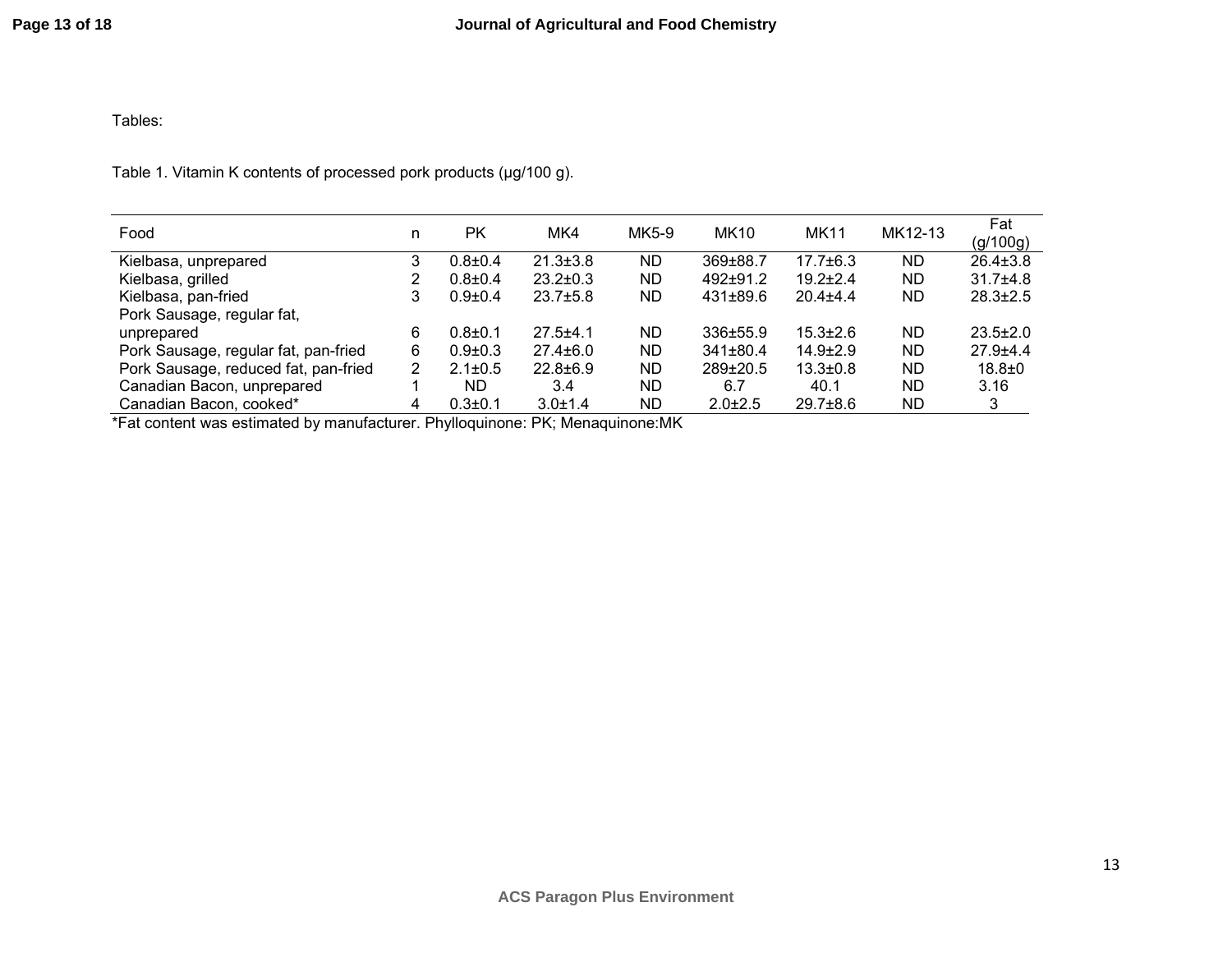Table 2. Vitamin K contents of fresh-cut pork (µg/100 g).

| Fresh-cut pork                      | n. | PK  | MK4            | MK5-8     | MK <sub>9</sub> | <b>MK10</b>     | MK11            | MK12-13   |
|-------------------------------------|----|-----|----------------|-----------|-----------------|-----------------|-----------------|-----------|
| Tenderloin                          | 5. | ND  | $3.7 \pm 1.3$  | ND.       | $0.4 \pm 0.2$   | $0.6 + 0.3$     | $67.5 \pm 6.2$  | ND.       |
| Pork chops, boneless                | 5. | ND  | $5.3 \pm 2.8$  | <b>ND</b> | $2.6 + 1.2$     | $9.2 + 7.0$     | $51.7 \pm 14.6$ | ND.       |
| Pork chop with bone                 | 5. | ND  | $10.1 \pm 5.5$ | <b>ND</b> | $4.1 \pm 2.3$   | $26.6 + 15.0$   | $34.0 \pm 5.0$  | <b>ND</b> |
| Pork back ribs with bone            | 5. | ND  | $9.7 + 4.4$    | ND.       | $3.6 + 1.4$     | $12.0 + 4.7$    | $79.5 + 12.4$   | <b>ND</b> |
| St. Louis-style spareribs with bone | 5  | ND. | $12.8 + 7.1$   | <b>ND</b> | $13.9 + 9.1$    | $43.6 \pm 28.0$ | $94.5 \pm 28.7$ | <b>ND</b> |
| Shoulder blade Boston with bone     | 5. | ND  | $5.0 + 4.0$    | ND.       | $4.8 \pm 3.8$   | $8.8 \pm 7.0$   | $109 \pm 14.4$  | ND.       |

Phylloquinone: PK; Menaquinone:MK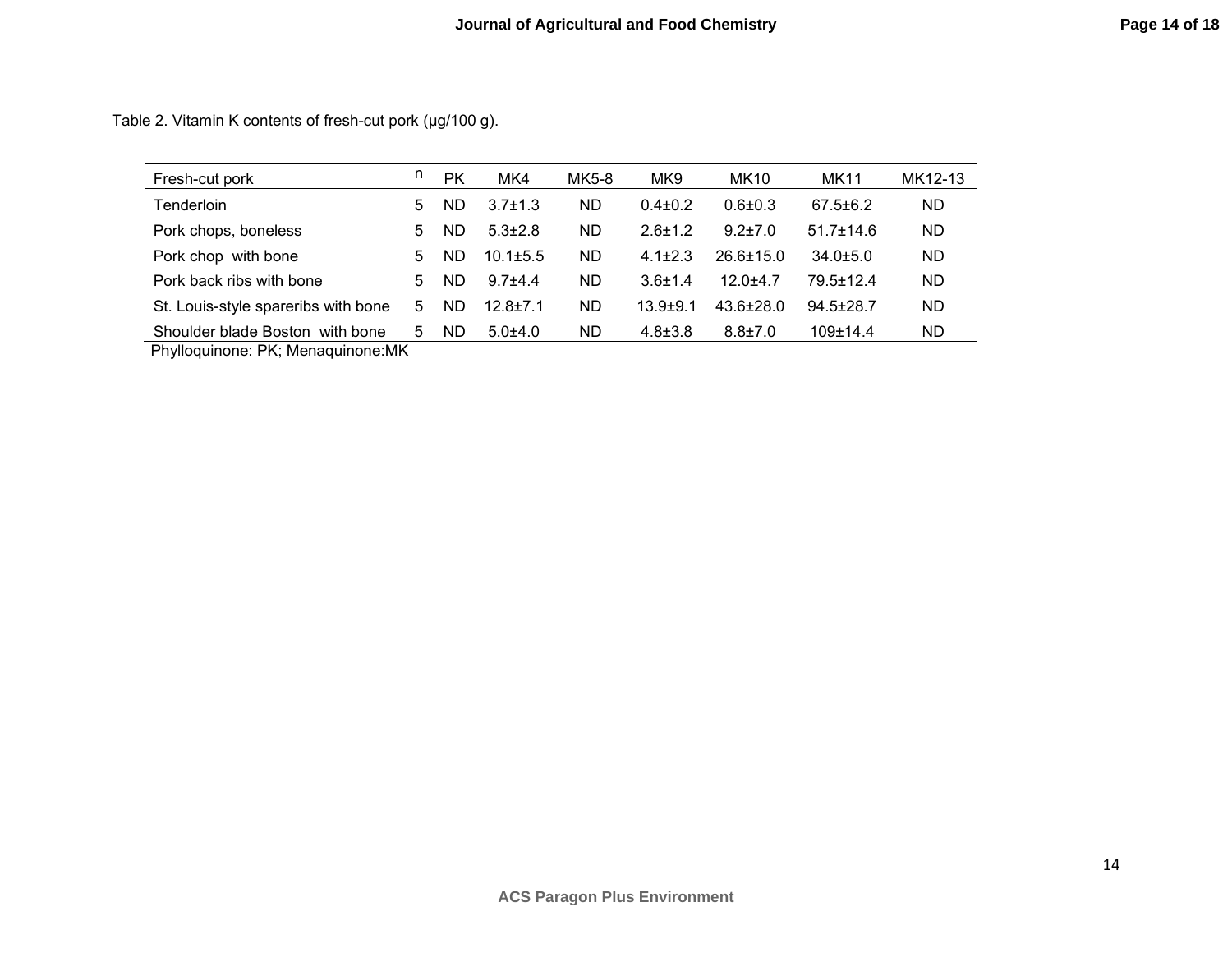

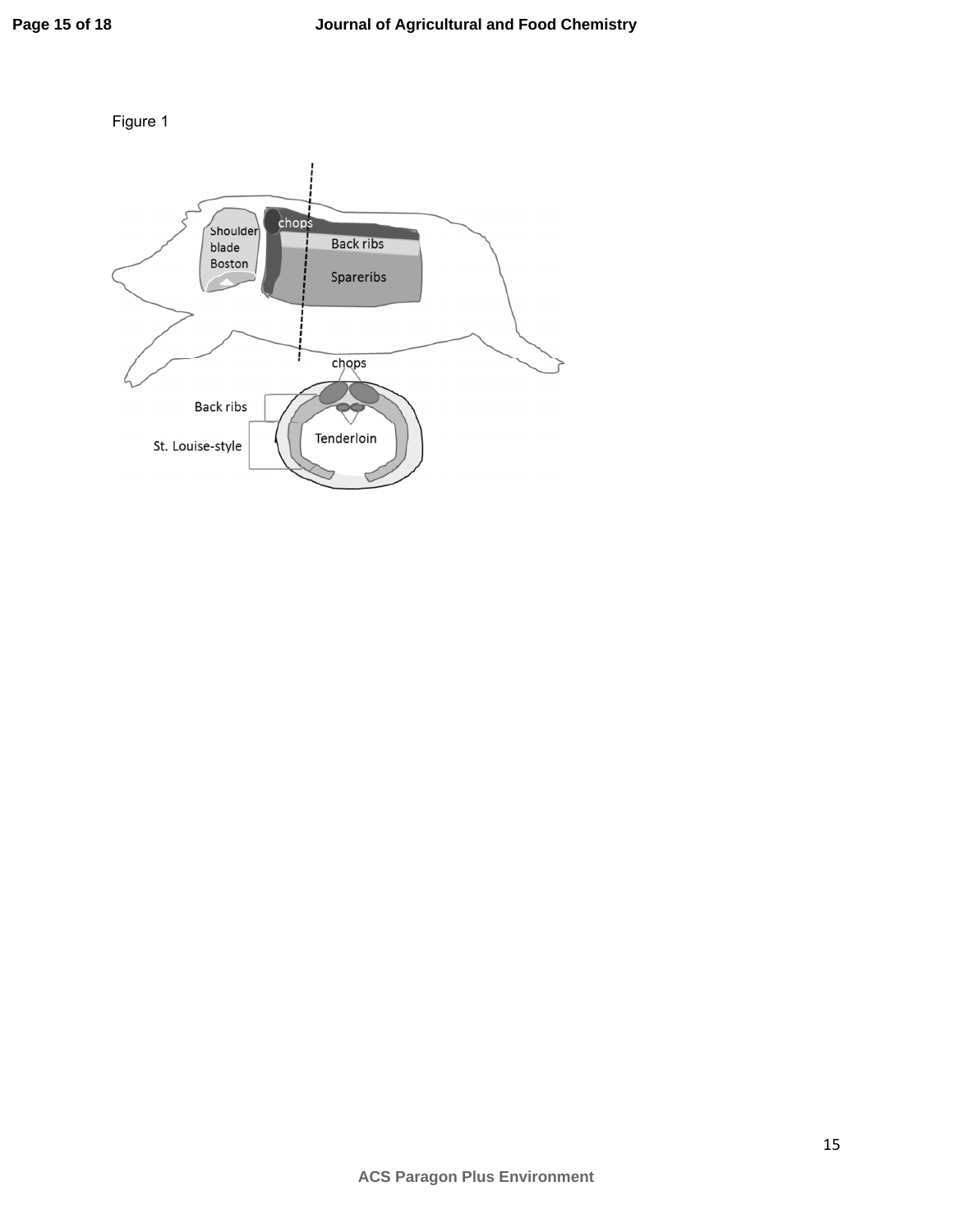Figure 2

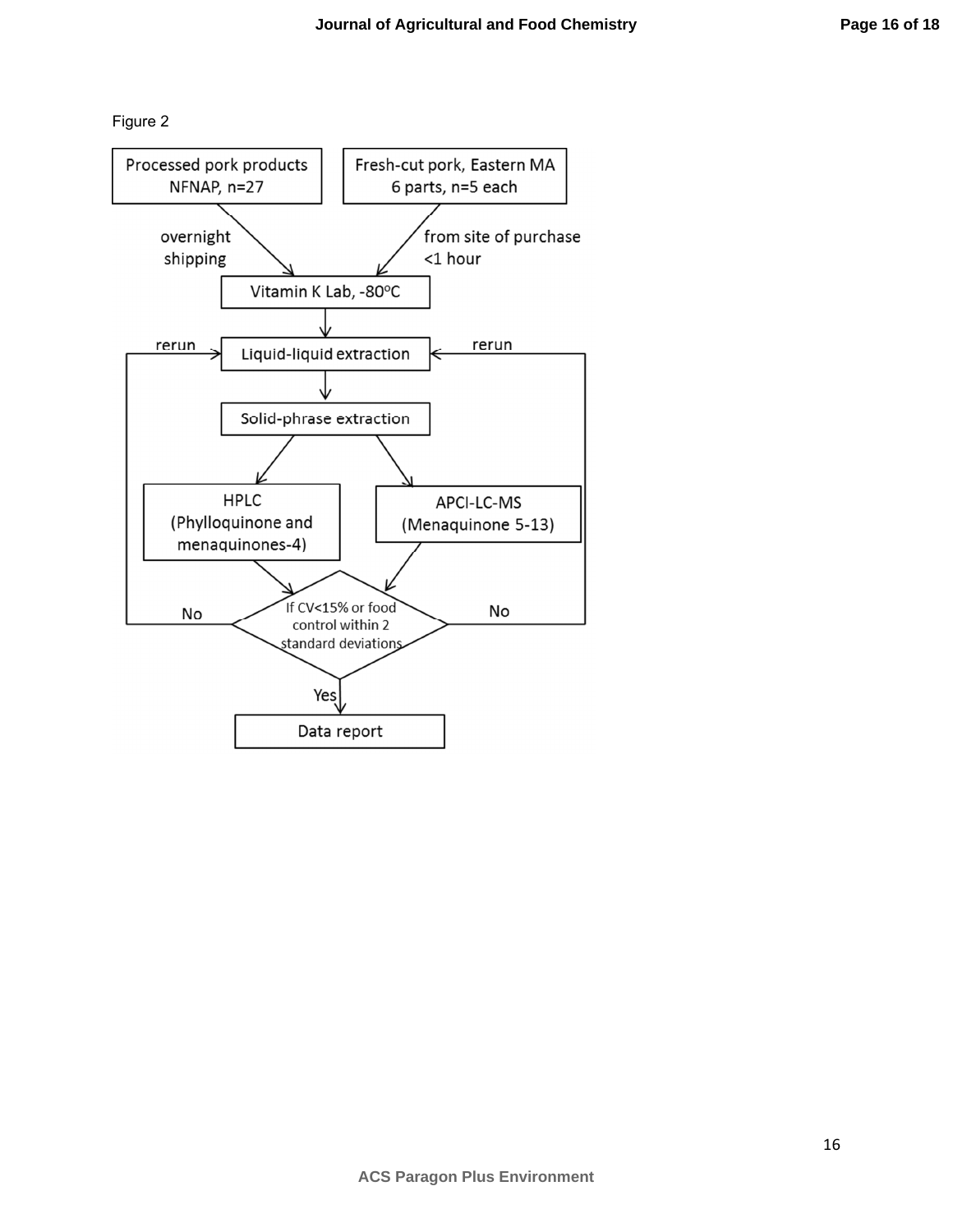